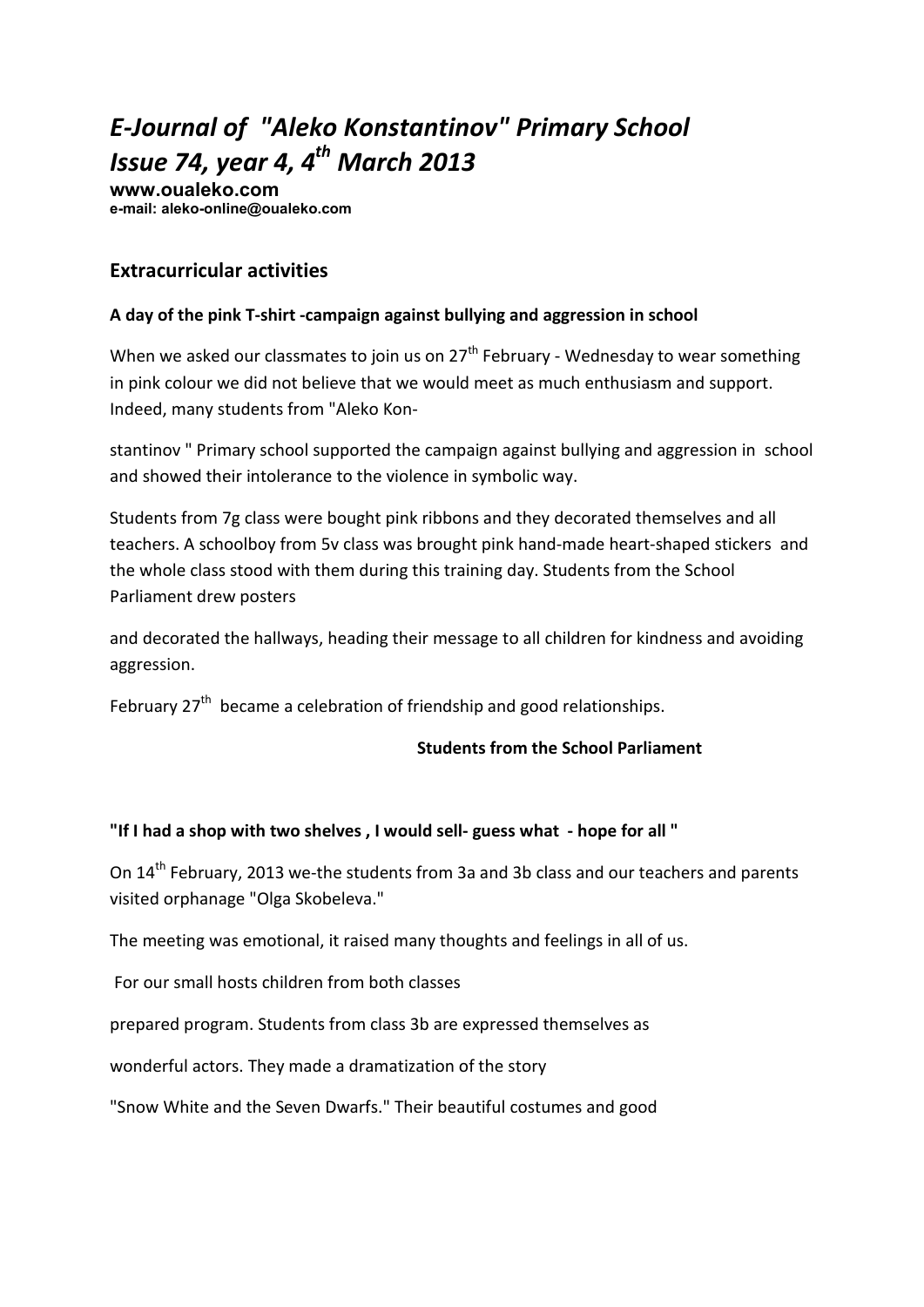presentation attracted the attention of everybody. Then students from class 3a involved in the club "Fairy Tale – Grammar of the fantasy, " read their original riddles, stories and poems which delighted the children.

We prepared gifts for children-for each of them there was an individual gift

and for all - a lot of books, toys, clothes and sweets.

We thank the parents of the two classes that help us with collecting, packaging and delivery of all presents. They helped us to make the children happy and to show them our attention and care.

**Victoria Stoynova – teacher of 3a class** 

**Mariana Naydenova – teacher of 3b class** 

### **Republican contest in Stara Zagora**

I expected to come The First Republican contest in rhythmic gymnastics, in the city of Linden - Stara Zagora.

Our team had to perform together with five balls. As soon as we started to play, the whole audience starred at us. Our coach was under pressure and looked at us with fear, but with pleasure, too. For her it was not important victory, but to be tolerant with our opponents. When we finished, the audience was clapping hands, and we quickly hopped to our coach. When the contest finished she took us to bring ice cream and fruit drinks. Ice cream is not compatible with my taste, but I ate it. Since then our team has new nickname- "The team".

## **Stanimira Simeonova - Class 4a**

# **Grandma Martha in our school library**

This year Grandma Martha visited again our school. Traditionally she comes

on 1<sup>st</sup> March, to please first-graders. The celebration began with a talk about the national beliefs and traditions associated with this typical Bulgarian holiday. Then, all students with a loud voice asked her to come. She came and blessed kids to be healthy, white and red, rosy, and smiling. Then she tied children hands with martenitza. Pupils congratulated her with songs and poems.

Ina Bandzhakova –Librarian in "Aleko Konstantinov" Primary School

# **Patriotism**

# **135 years of Bulgarian Liberty**